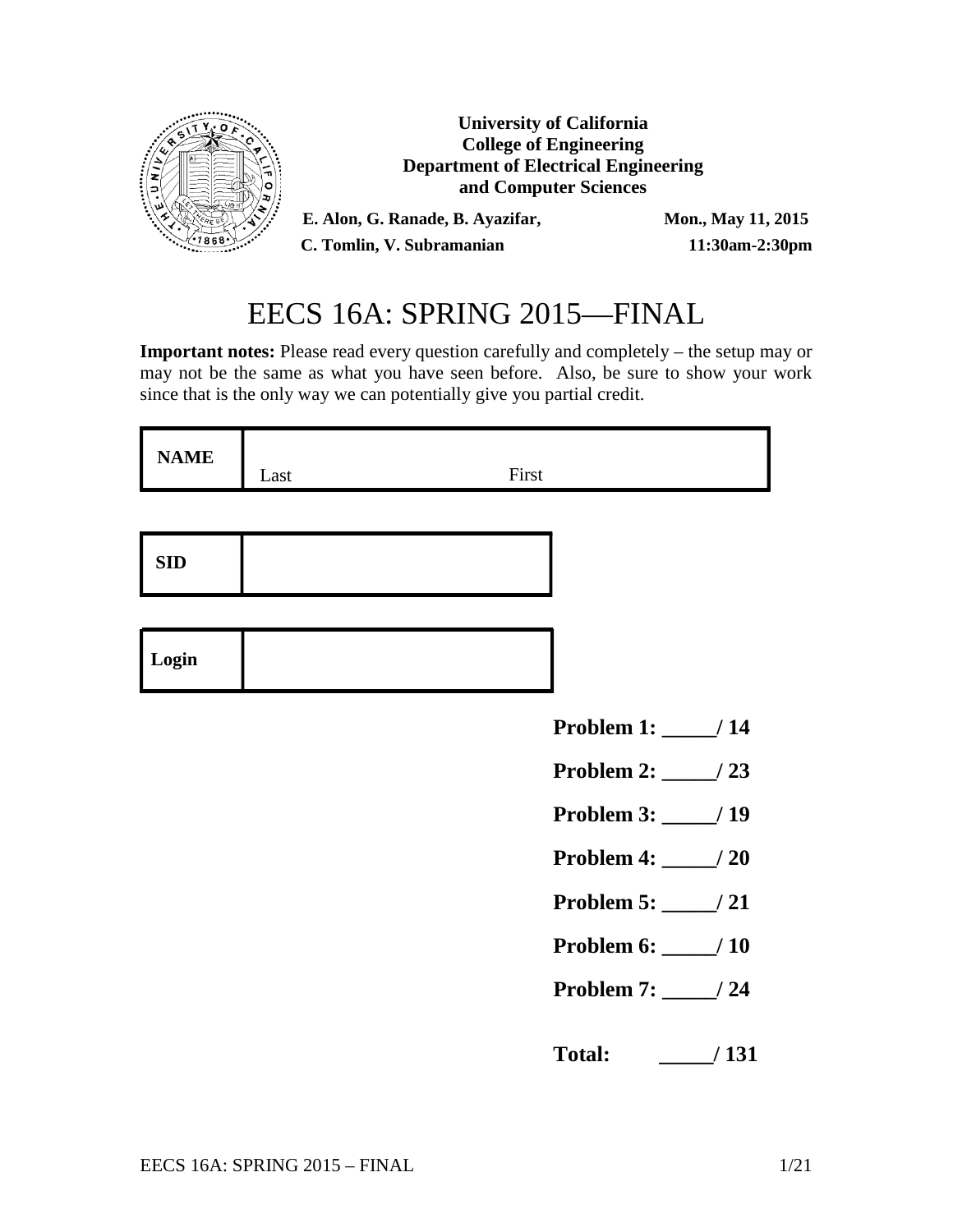### **PROBLEM 1. Robot Explorers I (14 pts + BONUS 6 pts)**

In this series of two problems we'll look at some key aspects of building an autonomous system made out of a group (swarm) of robots meant to explore unknown spaces. First, let's think about the design of the controller that coordinates all of the robots. We want to design an algorithm that lets the robots wander around an area and generally map the interesting objects in it. However, whenever one of the robots does discover an interesting object, we want to make sure it has the opportunity to analyze it carefully.

Let's look at one such possible algorithm to achieve this goal. At each time step *n*, each robot can be in one of two modes – *explore*, or *analyze*. Depending upon which mode it is in, the robot can decide whether to stay in the same mode, or switch to the other mode. In particular, if we let *n* be a time index, let's assume that out of all of the robots that are in the *explore* mode at time *n*, 20% of them will detect an interesting object and switch to the *analyze* mode at time *n*+1.

You have no design control over the rate at which interesting objects will be found. However, you can design the parameters of the *analyze* mode. You decide that for the robots that are in the *analyz*e mode at time *n*, you will command 50% of them to stop analyzing and switch to the *explore* mode at time *n*+1.

a) **(2 pts)** Draw a graph that models this setup. The nodes in the graph should be *analyze* and *explore*, and the arcs between the nodes should represent either the percentage of robots that stay in the same state or the percentage of robots that switch to the other state.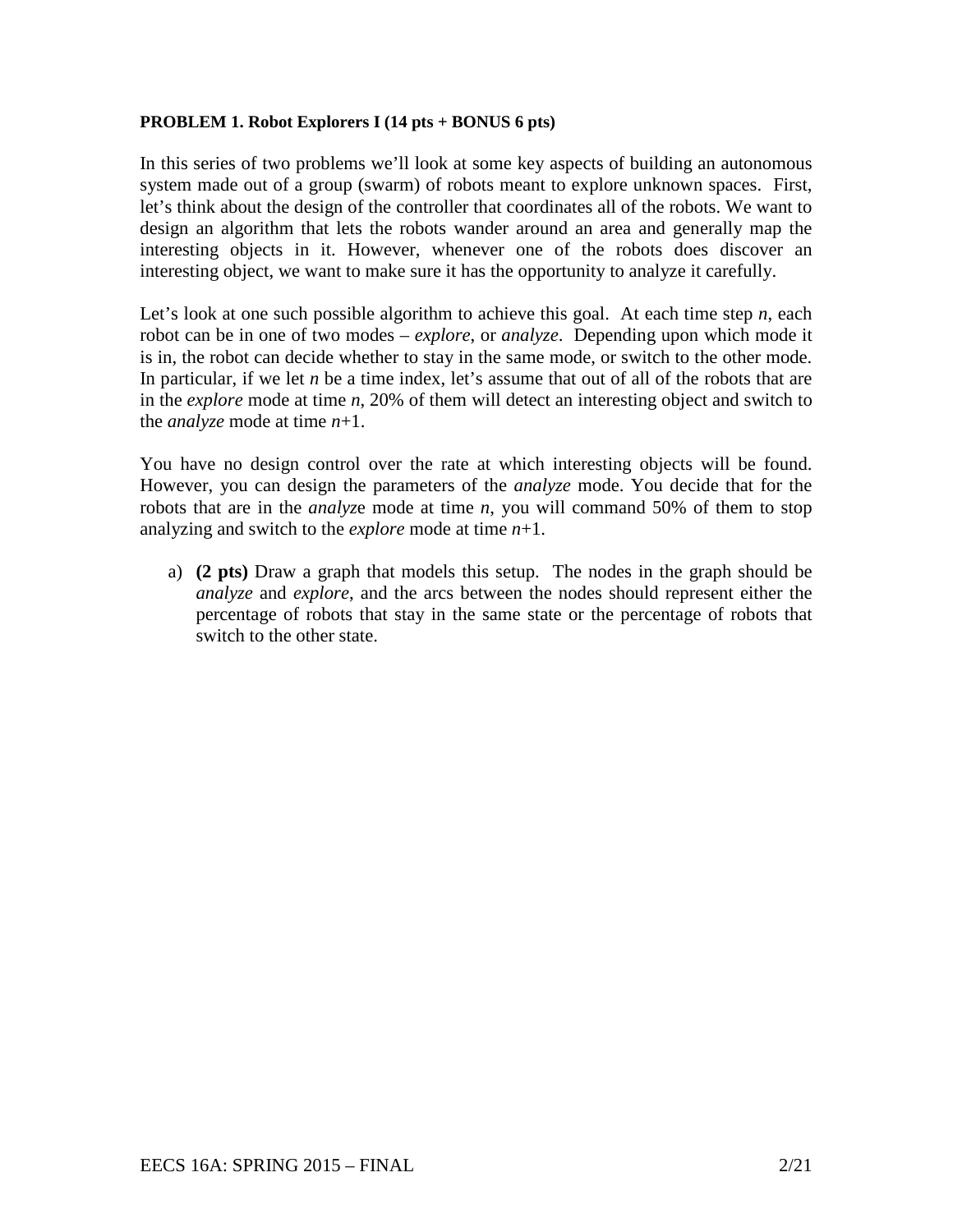b) **(4 pts)** Now let's set up a vector  $x(n) = [x_{explore}(n) \ x_{analyze}(n)]^T$ , where  $x_{analyze}$ represents the fraction of robots in *analyze* mode, and *xexplore* represents the fraction of robots in the *explore* mode. Write a matrix *Atransition* that you could multiply  $x(n)$  by to predict  $x(n+1)$  (i.e., so that  $x(n+1) = A$ <sub>transition</sub>\* $x(n)$ ).

c) **(8 pts)** With the parameters given in part (a), will this algorithm result in a steady state for number of robots in *explore* mode vs. the number in *analyze* mode? If so, in steady state, what will be the percentage of robots in each state?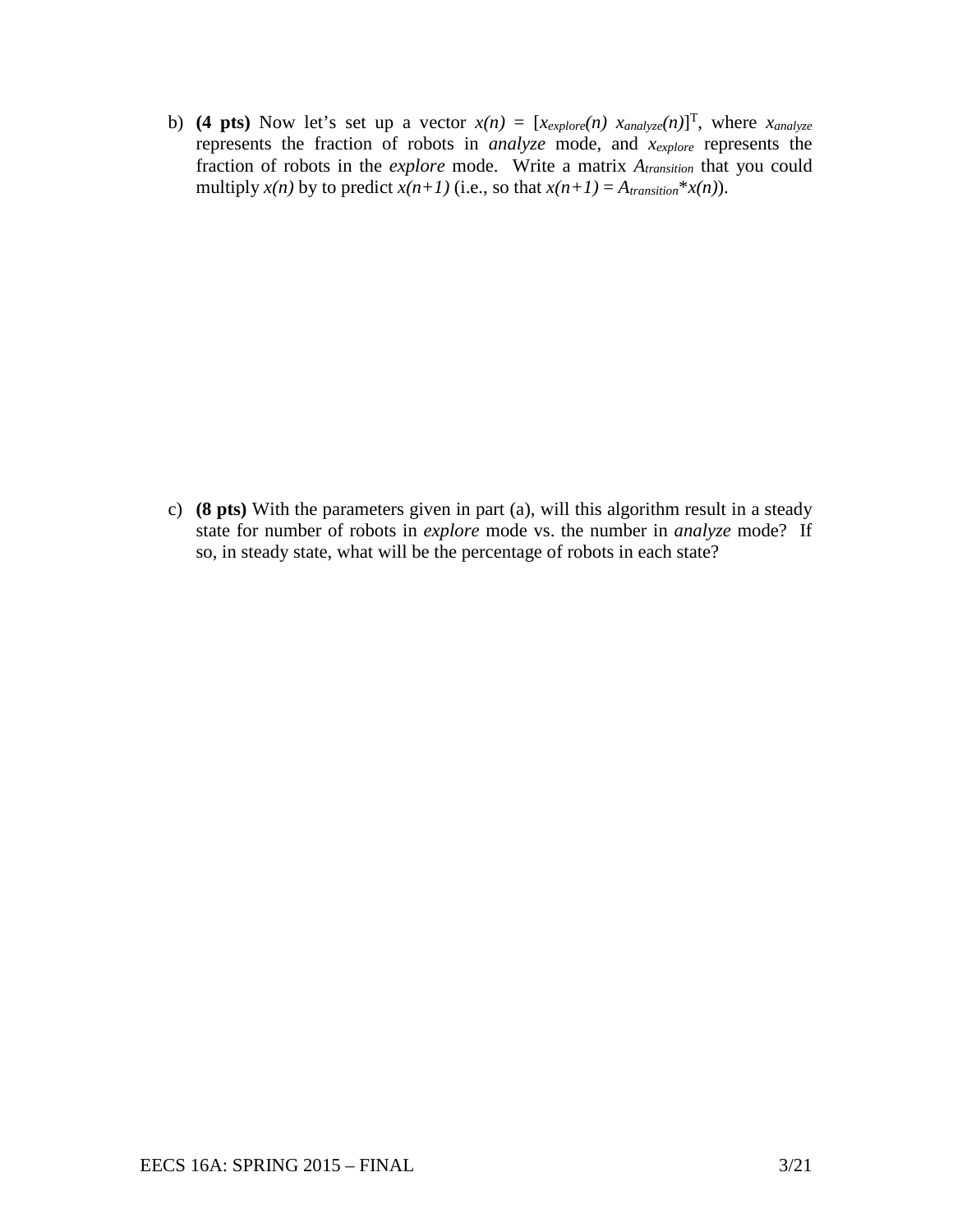d) **(BONUS: 6 pts)** If you wanted the steady state to be half of the robots exploring and the other half analyzing, what percentage of the robots in the *analyze* state should you command to switch to the *explore* state at any particular time step *n*?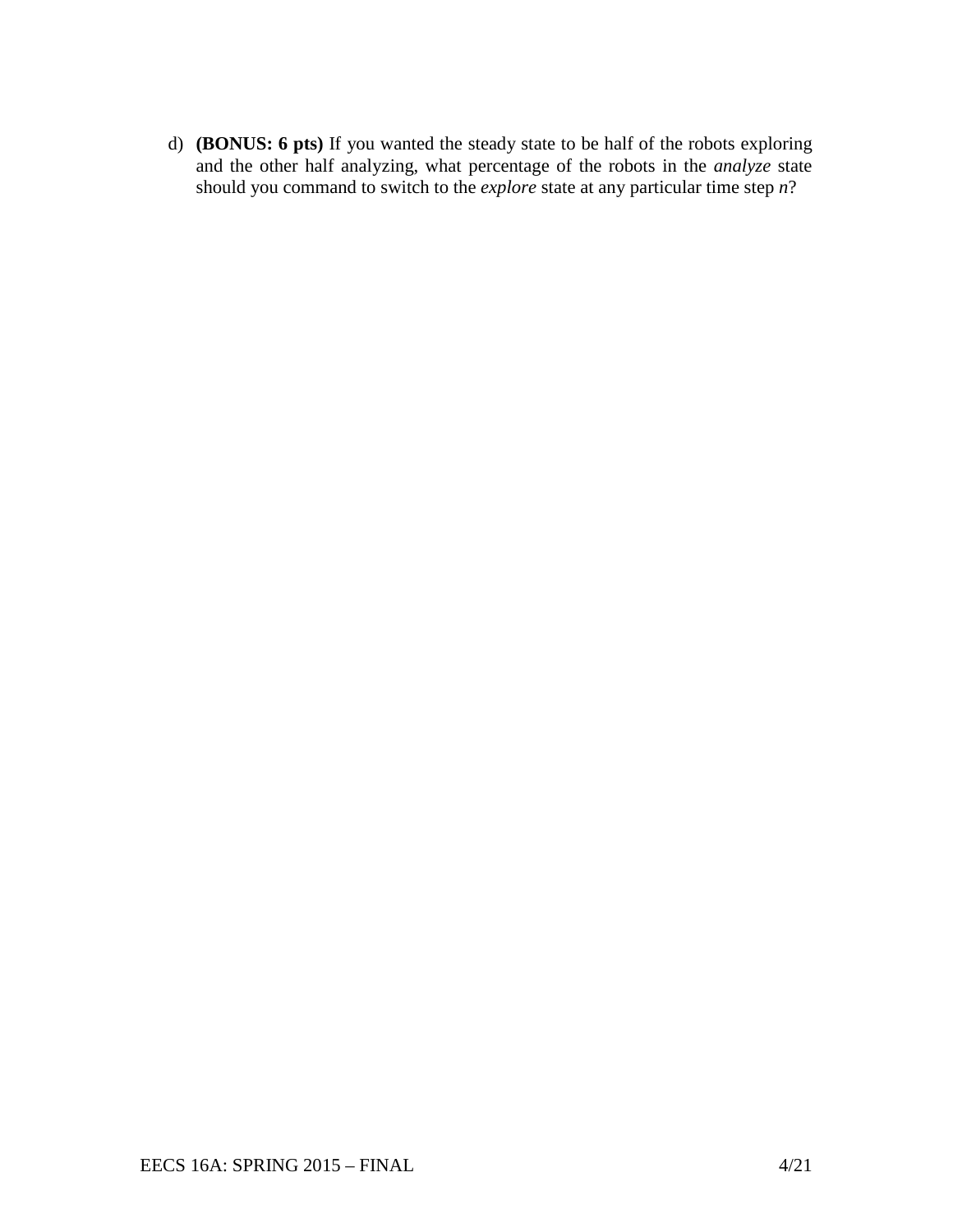#### **PROBLEM 2. Robot Explorers 2 (23 pts)**

This problem explores the aging of a single robot Wall-E that has been successfully exploring "post-junk apocalypse" Earth for many years. Wall-E was programmed to take in two control signals as commands: ∆*x* and ∆*y*. When everything operates as originally intended, these commands as a vector  $[\Delta x \Delta y]^T$  would move Wall-E by  $[\Delta x \Delta y]^T$  away from its current position.

a) **(3 pts)** After so many years of exploration, the wear and tear on the motors Wall-E uses to move is now starting to slightly affect their behavior, and Wall-E's movements become more erratic in a particular way. Specifically, when given the input vector control  $[\Delta x \Delta y]^T$ , instead of moving by  $[\Delta x \Delta y]^T$ , Wall-E moves by  $A^*[\Delta x \Delta y]^T$ , where  $A = \begin{bmatrix} 0.8 & 0.2 \\ 0.1 & 0.8 \end{bmatrix}$ 0.1 0.9  $\vert 0.8 \vert 0.2 \vert$  $\begin{bmatrix} 0.1 & 0.9 \end{bmatrix}$ . Under this new model, what control input - i.e. what  $[\Delta x \Delta y]^T$  – would you have to apply input to get Wall-E to move by  $[1 \ 2]^T$  relative to its current position? Note that you can

leave your answer in the form of an equation  $-$  i.e., you don't need to provide any numerical results.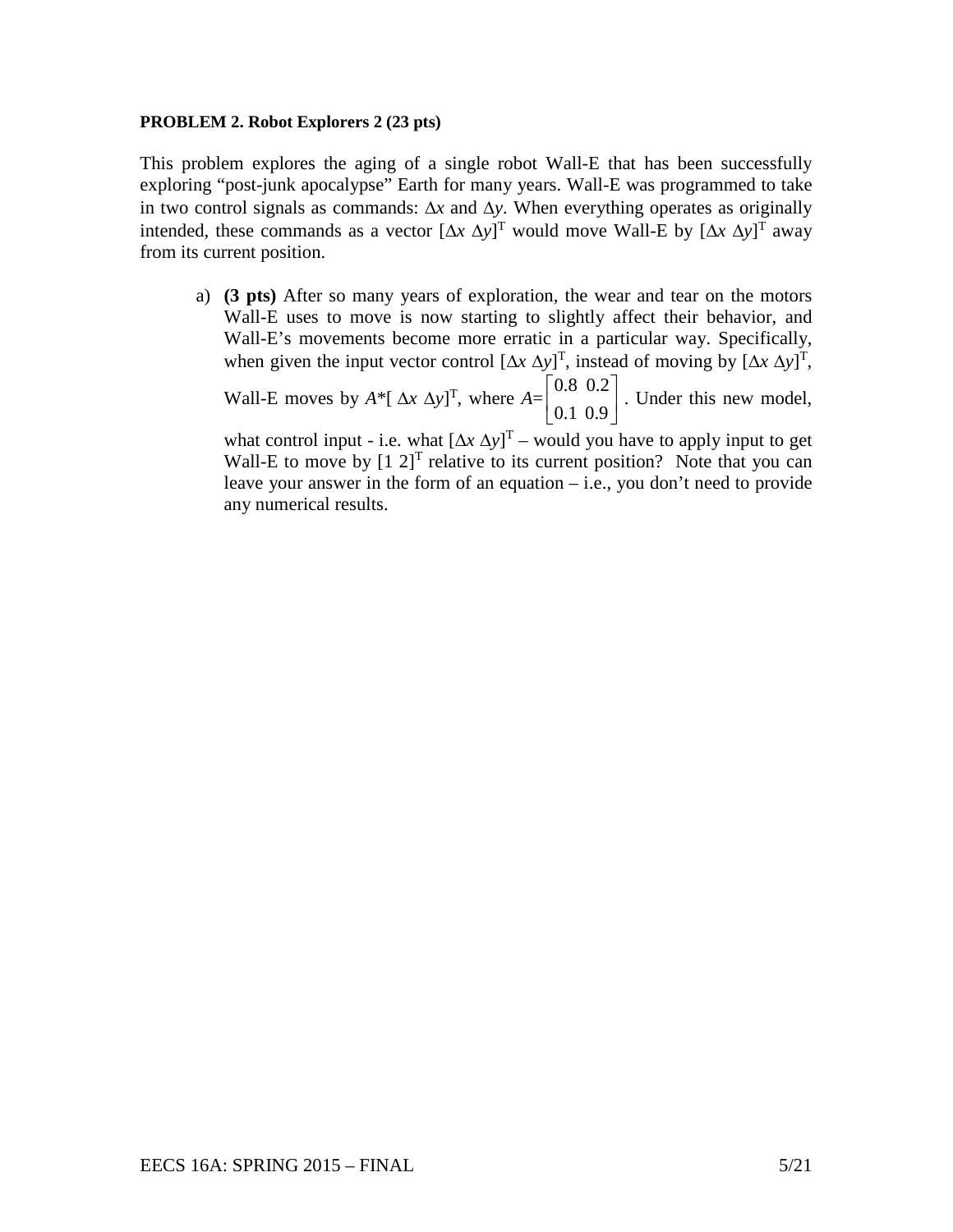b) **(8 pts)** In order to actually move, Wall-E (like most robots) uses what's known as a "DC motor". We won't really go in to how DC motors actually work, so for the rest of this problem, we will model each DC motor as a resistor with value  $R_{in} = 5\Omega$ .

If we have a voltage source V<sub>drv</sub> with a source resistance of  $2kΩ$  that ranges from -2.5V to 2.5V, design a circuit that will drive the DC motor with a voltage that is proportional to  $V_{\text{drv}}$ , but that ranges from -1V to 1V. You can assume that one side of the motor's input is connected to ground, and you can use any number of op-amps and resistors for your circuit. You can further assume that you have +/-5V voltage sources that you can use as the power supplies for your op-amps.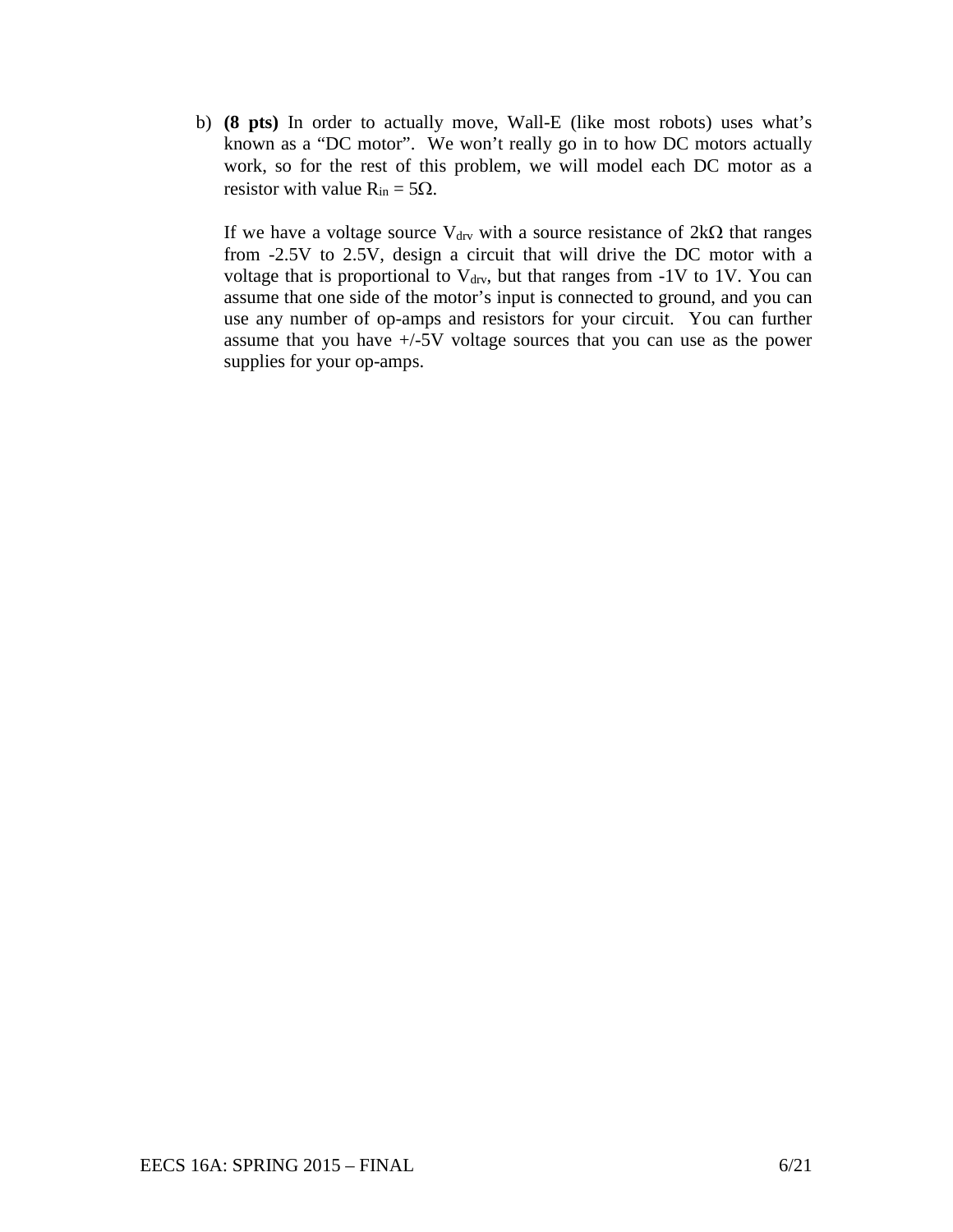c) **(12 pts)** As we saw in part (b), wear and tear on the motors can be modeled as a matrix multiplication on the movement commands we issue, and we know that this can be corrected by another matrix multiplication. In order to support the capability to do this correction in hardware, in this part of the problem we want to design a circuit that implements a matrix multiplication.

Given two input voltages  $V_x$  and  $V_y$  (each with a source resistance of  $2k\Omega$ ), design a circuit that produces  $[V_{drvx} V_{drvy}]^T = A^* [V_x V_y]$ . You also **do not need to specify the values of the components nor implement any specific** *A* **matrix** – just make sure you label the components that would need to have different values. For the sake of simplicity, you can assume that all of the coefficients of the *A* matrix are positive, but otherwise can take on any value. **Hint:** what are the basic operations that need to be done to perform a matrix multiplication? If you're not sure where to start, draw these operations in block diagram form.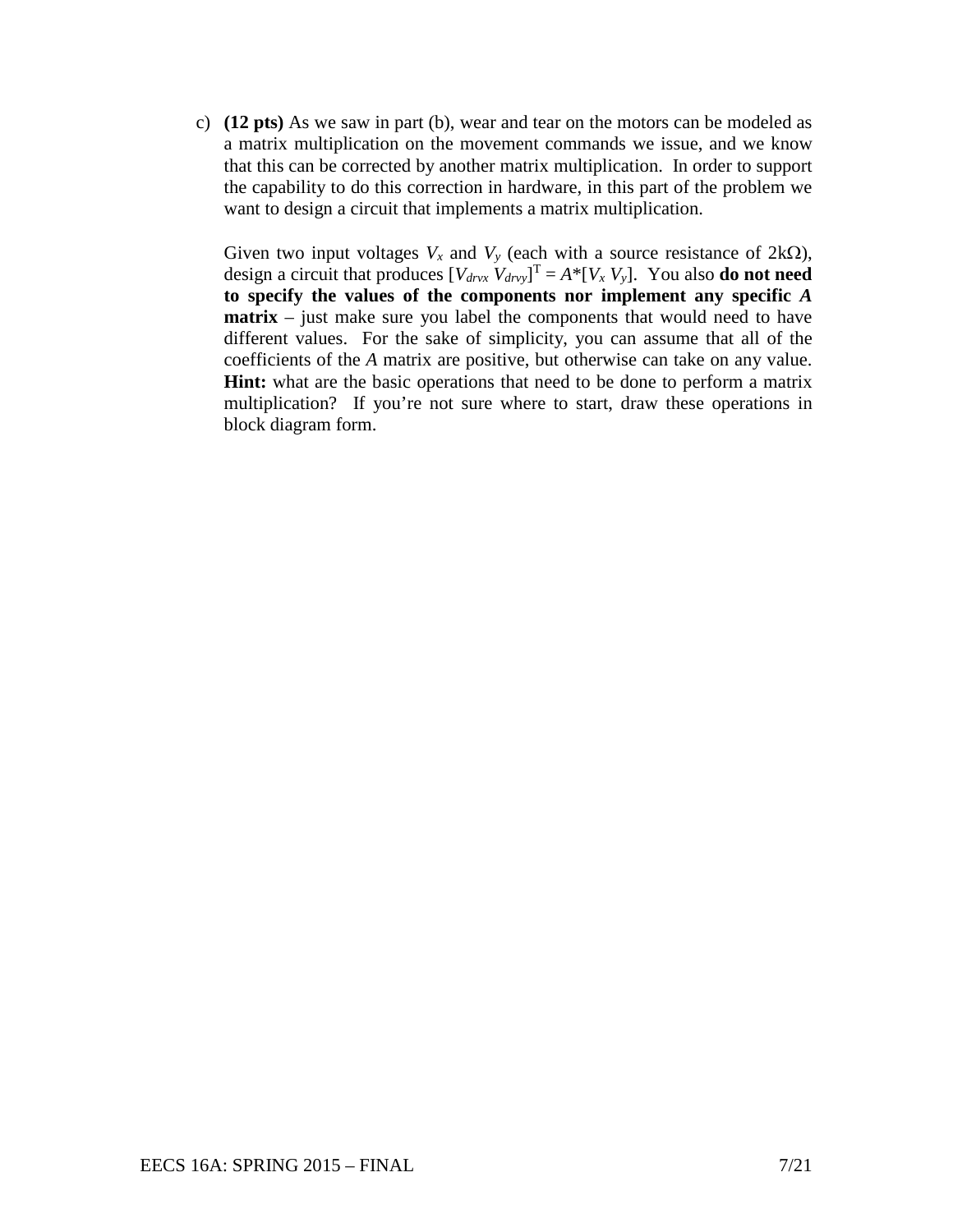# **PROBLEM 3. EECS Enrollments (19 points)**

UC Berkeley's EECS department has seen incredible growth over the last few years, and as undergraduates all of you have unfortunately had to bear the brunt of the impacted classes. This problem explores the growth trends to some degree.

a) **(6 pts)** The following data is approximated from the Computing Research Association (CRA) website. The CRA surveyed departments across the US and looked at the average size of CS departments over many years. The observed the following average enrollment 2007 – 200, 2008 – 232, 2009 – 251, 2010 – 274,  $2011 - 293$ ,  $2012 - 310$ . When you plot this data, you notice that the trend looks approximately linear with year. Given this observation, set up the measurement of department size vs. year as a matrix equation, and show how to get the coefficients of the best-fit line that minimizes the squared error between all the data points and the linear model that you could then use to predict the enrollment in 2013. (You don't need to provide any numerical answers – just set up the steps/equations.)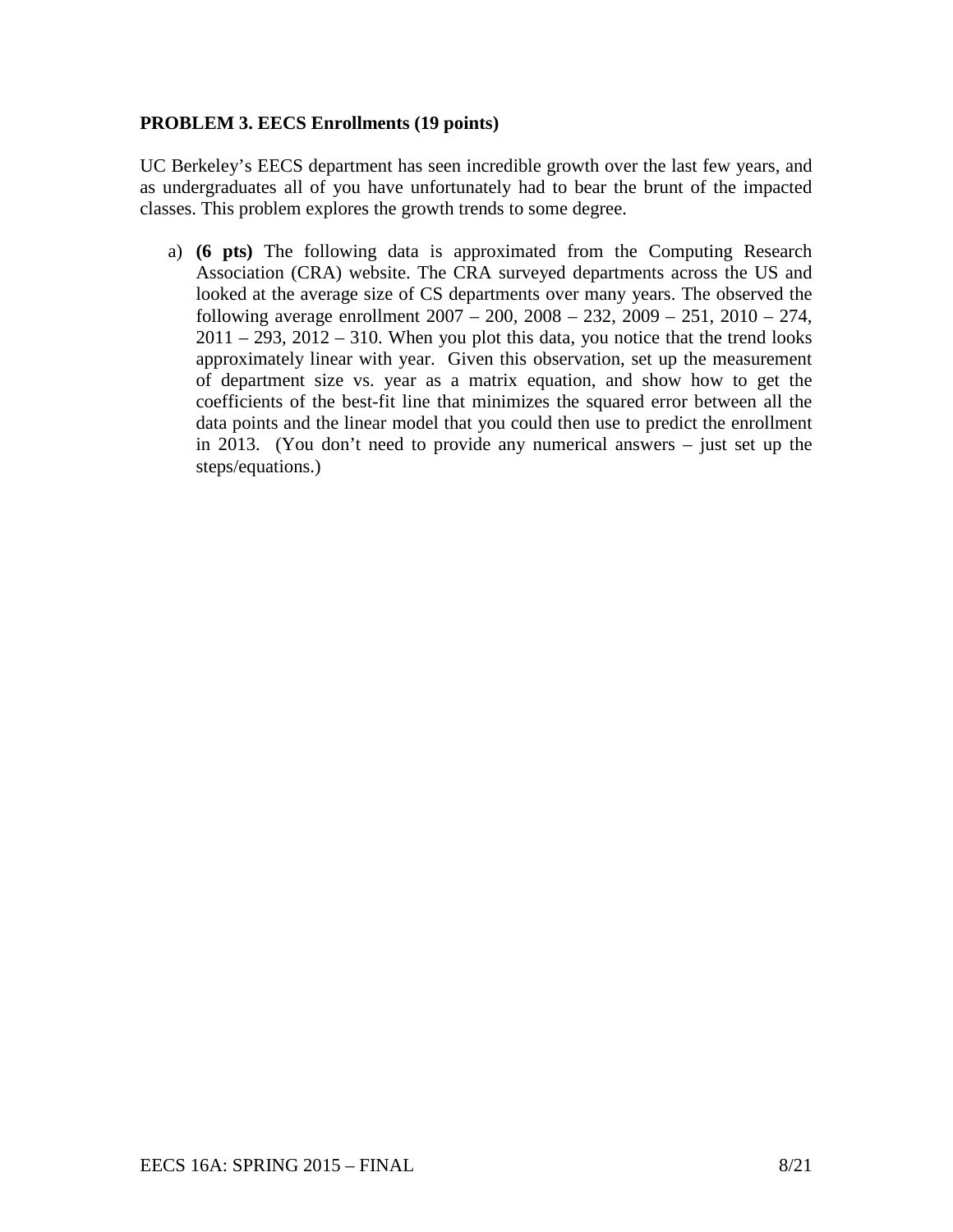b) **(3 pts)** Since 2012 the growth has been even steeper. In fact, given the surging enrollments, a certain university decided to create a brand new freshman class, called EECS 116, to cater to the students. The first offering of EECS 116 (in 2012) had 60 students, the second (in 2013) had 129, the third (in 2014) had 270, and the fourth (in 2015) had 590 students enrolled. Plot this data. You should see an exponential growth in the enrollments  $-$  i.e. the data is of the form  $a^*2^{(b^*x-c)}$ , where *a*, *b*, and *c* are some constants, and *x* is related to the year.

c) **(10 pts)** Now let's look at using this data to predict the enrollment in 2016. In order to do this, you should first normalize the data by the enrollment in the first class. Then, **you should transform the measured data (and the model) using some function so that the result now depends linearly on the year and the parameters b and c**. Please clearly explain what function you would use to do this transformation, and then explain how you would use this transformed model to predict the enrollment for 2016.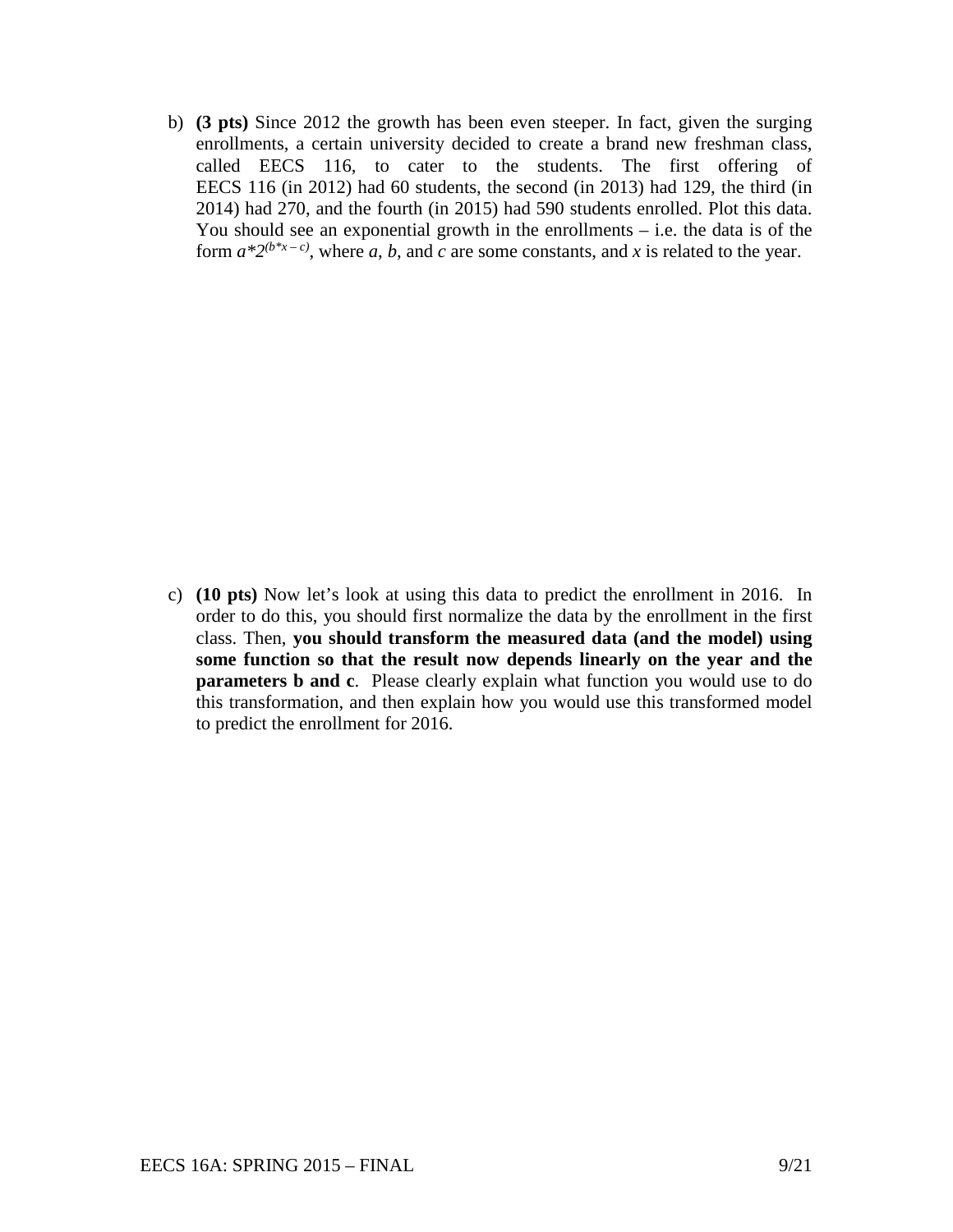## **PROBLEM 4. Temperature Sensing (20 pts)**

In many of our devices we would like to have a means of measuring temperature electrically. For example, it is often very desirable to have devices shut themselves off when they get too hot, or a robot (like the ones we looked at in problems 1 and 2) may look for variations in environmental temperature to help it find interesting objects/areas to explore further.

Therefore, in this problem we'll look at how to realize some very simple circuits to produce a voltage that varies with temperature. The sensor will be based on utilizing the temperature dependence of the resistance or capacitance of the two rectangular pieces of metal arranged as shown below.



a) **(3 pts)** If all of the dimensions of the metal pieces (i.e., W, L, and H) depend on absolute temperature T as  $X(T) = X_0 * (1 + k_d * T)$  (where  $k_d$  has units of  $({}^{\circ}K)^{-1}$ , and X can be W, L, or H) and the resistivity of the metal is  $p(T) = p_0 * (1 + k_r * T)$ (where  $k_r$  also has units of  $({}^{\circ}K)^{-1}$ ), write an expression for the resistance between E1 and E2 as a function of W<sub>0</sub>, L<sub>0</sub>, H<sub>0</sub> (i.e., the width, length, and height when T =  $0^{\circ}$ K),  $\rho_0$ , k<sub>d</sub>, k<sub>r</sub>, and T.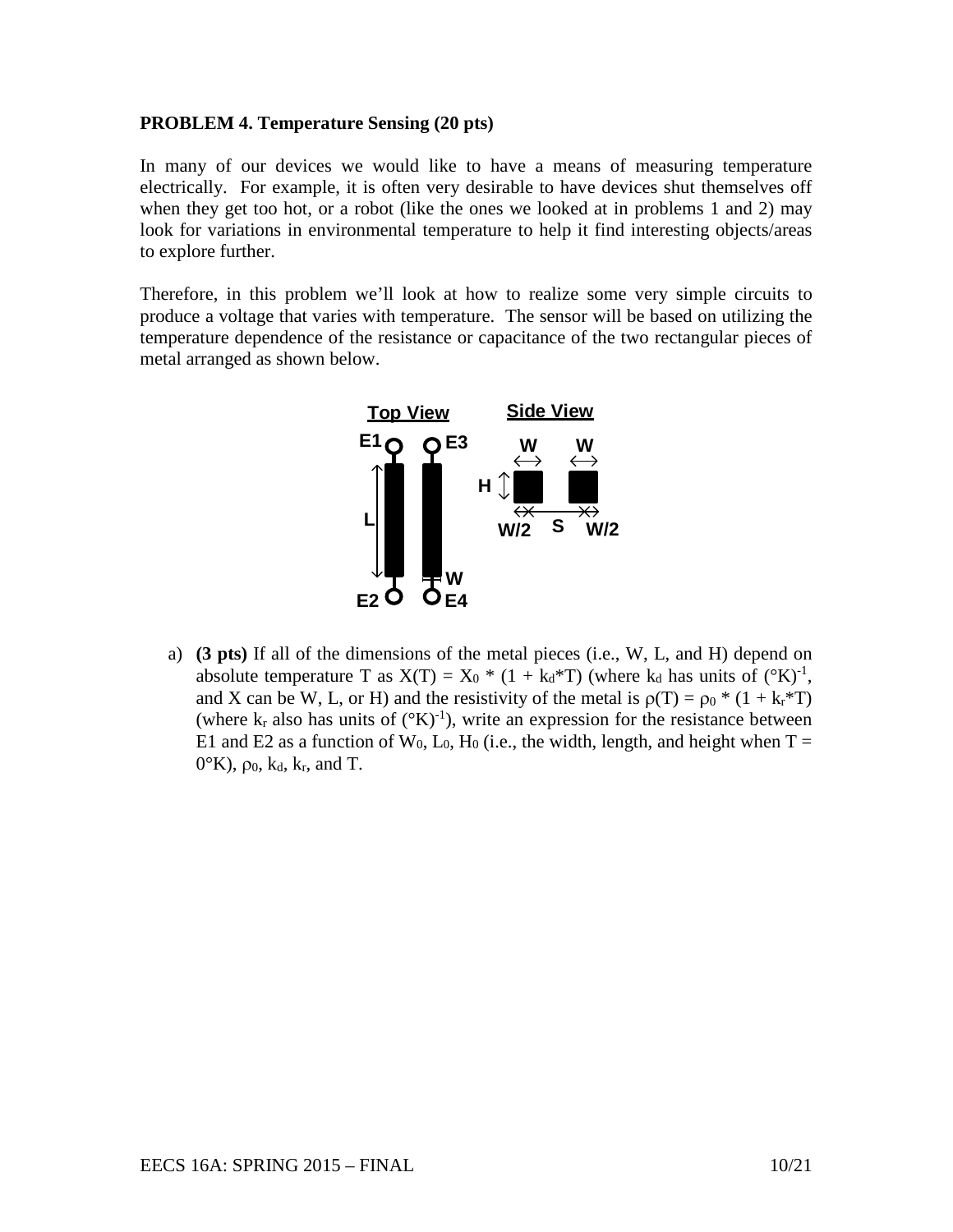b) **(4 pts)** Assuming that the dimensions of the metals change as in part (a), but that the center-to-center spacing S and the permittivity  $\varepsilon$  do not change with temperature (you can assume that there is air in between the two pieces of metal), write an expression for the capacitance from E1 to E3 as a function of W0, L0, H0, S, ε,  $k_d$ , and T.

c) **(5 pts)** In order to convert the temperature-dependent resistance of the pieces of metal in to a temperature-dependent voltage, one of your colleagues (who hasn't taken EE16A) suggests that you connect the two pieces of metal in to a resistive divider circuit as shown below. However, your colleague builds this circuit and finds that  $V_{\text{out}}$  is **always**  $0.5V - i.e., V_{\text{out}}$  does not depend on temperature at all! Using the same parameters/setup as part (a), derive an expression for  $V_{out}$  that shows why V<sub>out</sub> does not depend on temperature.

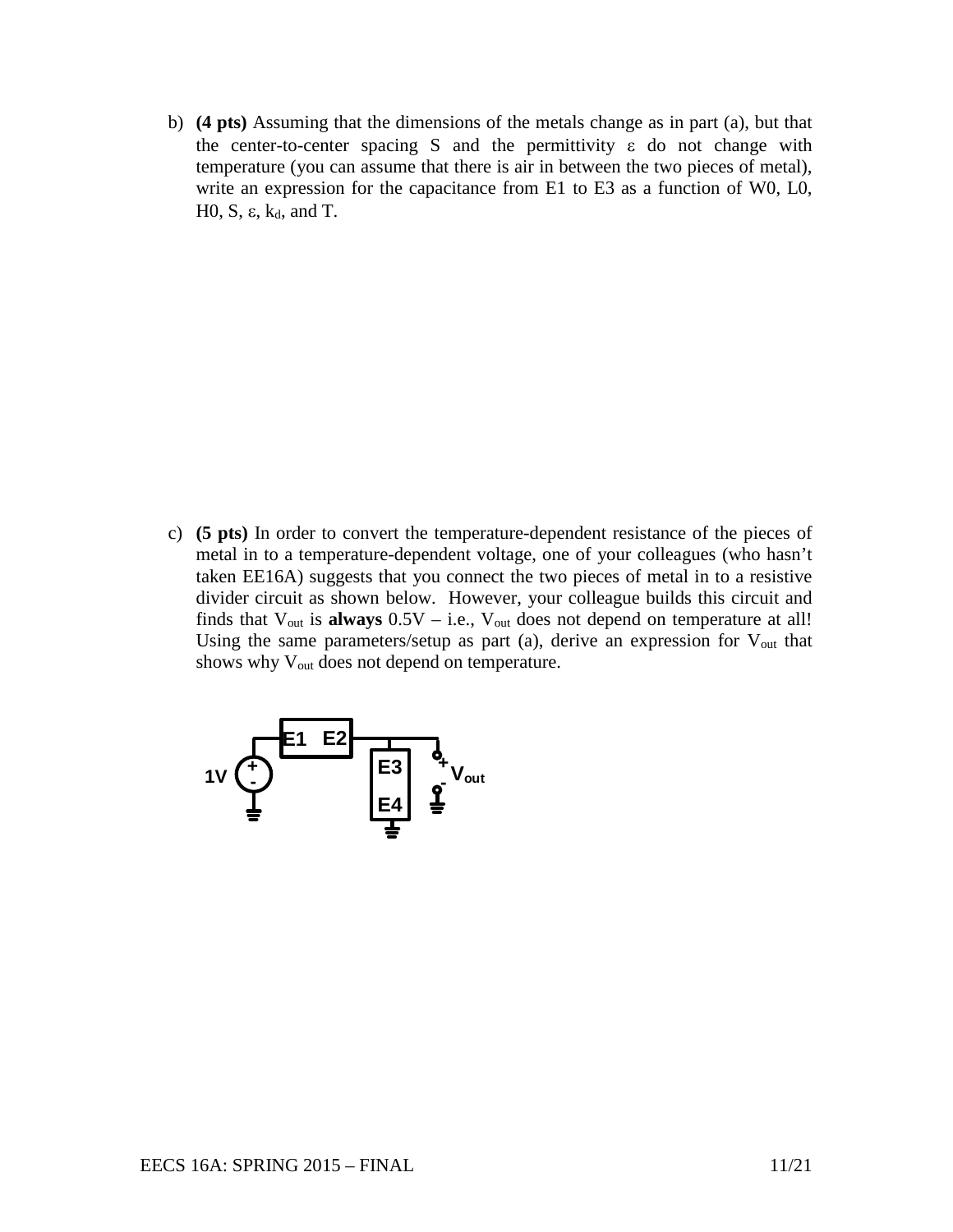d) **(8 pts)** If you had another type of metal available that has all of the same characteristics as the metal we used so far, except that it has a different  $k_r - i.e.,$ for this metal,  $\rho(T) = \rho 0^*(1+k_1t^*T)$ , propose a simple modification to the sensor design using both types of metals that would allow the circuit from (c) to produce a voltage that varies with temperature. Explain what the modification you would make is and provide an expression for V<sub>out</sub> as a function of T.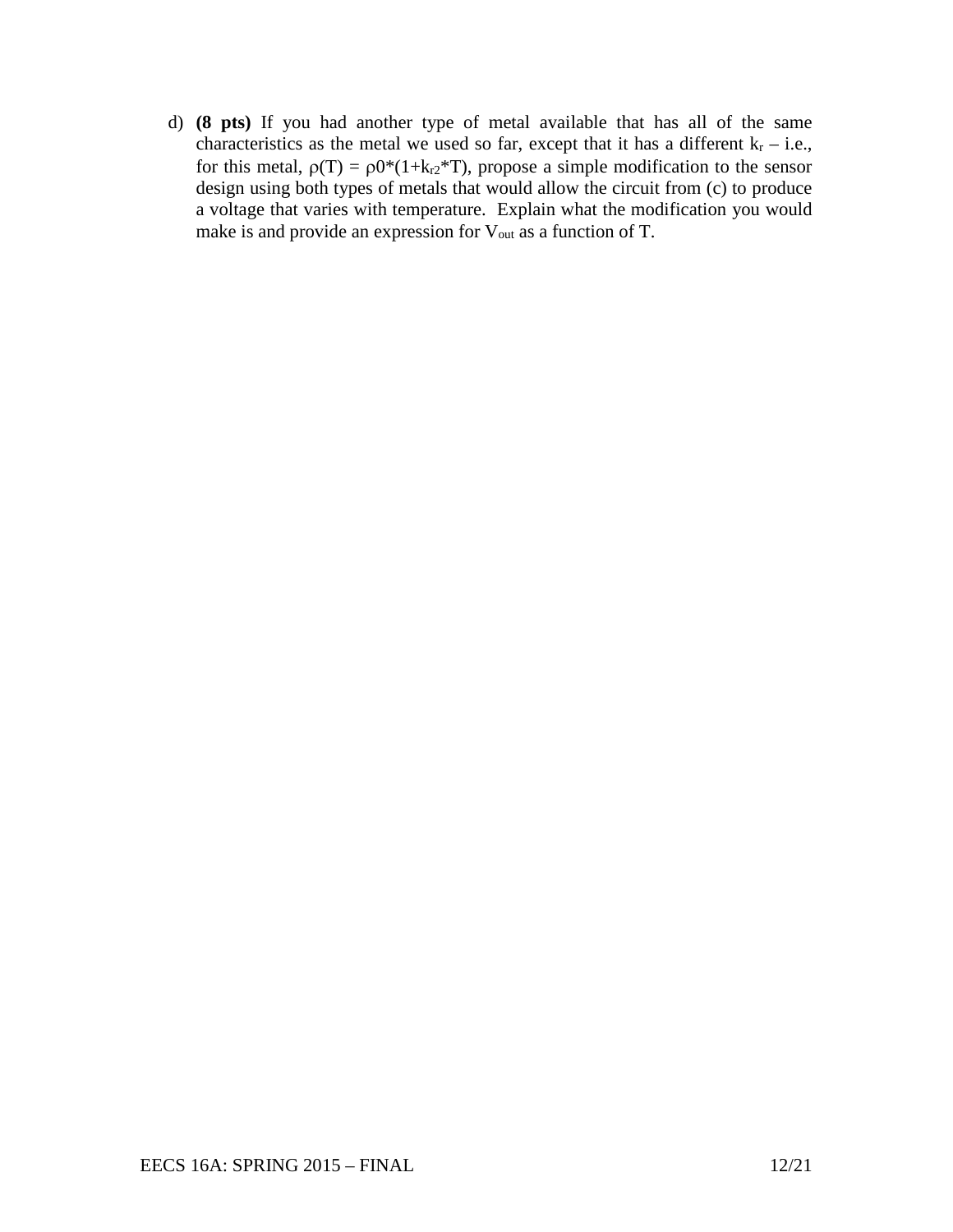## **PROBLEM 5. AM Communication Systems (21 pts)**

In this problem we'll look at a couple of different versions of AM communication.

To receive credit on this problem, you will need to provide brief explanations (either in words or using equations) to demonstrate that you understand how your block diagrams are intended to work.

Also, if any of your block diagrams includes a low-pass filter/moving average, you **do not** need to provide any details (such as cut-off frequency or averaging period) about them. Simply provide a clear explanation as to what you want to achieve by including such a filter.

a) **(5 pts)** Let's first look at receiving an audio signal broadcast by an AM radio station. The station sends  $x(t) = a(t) * cos(\omega_0 * t)$ , where  $a(t) > 0$  and the highest non-zero magnitude frequency component associated with *a(t)* (i.e., the bandwidth of  $a(t)$ ) is at a dramatically lower frequency than  $\omega_0$ . Assuming you have access to an oscillator that can produce exactly  $cos(\omega_0^*t)$  along with any other functions you would like, draw a block diagram of the receiver you would use to reproduce  $a(t)$  at the output of the receiver.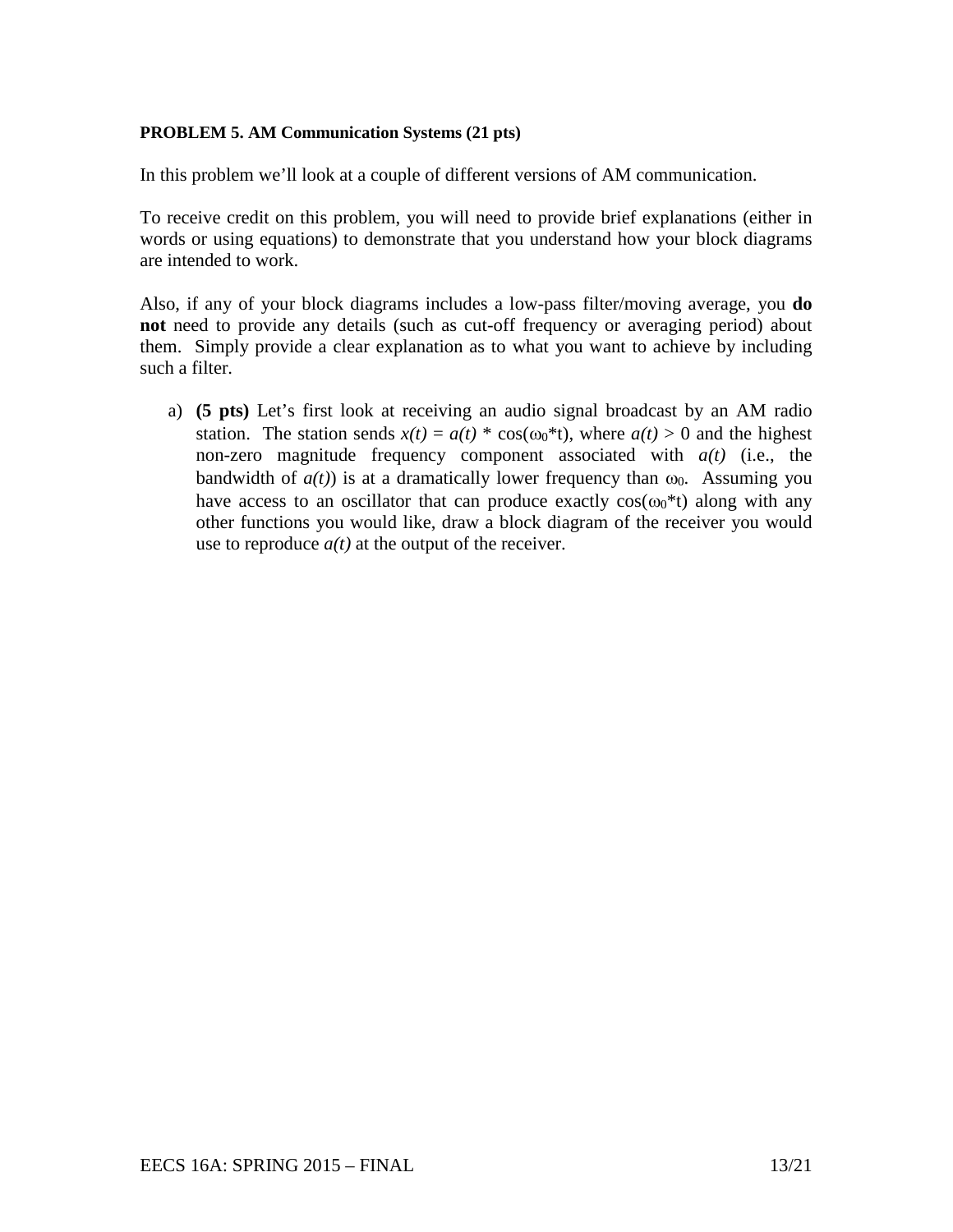b) **(8 pts)** It turns out that in practice, generating sinusoidal waveforms efficiently is much harder than generating square waves. So, let's consider a new AM communication system where the radio station sends  $x(t) = a(t)^*sgn(cos(\omega_0^*t))$ , where the sgn(x) function is equal to 1 for  $x \ge 0$  and -1 for  $x < 0$  (i.e.,  $a(t)$  is multiplied by a square wave with angular frequency  $\omega_0$ ). Under the same conditions as in part (a) and assuming you have a block that implements the sgn() function, draw a block diagram of the receiver you would use to reproduce *a(t)*. (**Hint**: Build on what you have done in class for cosine waves - the same principles apply here.)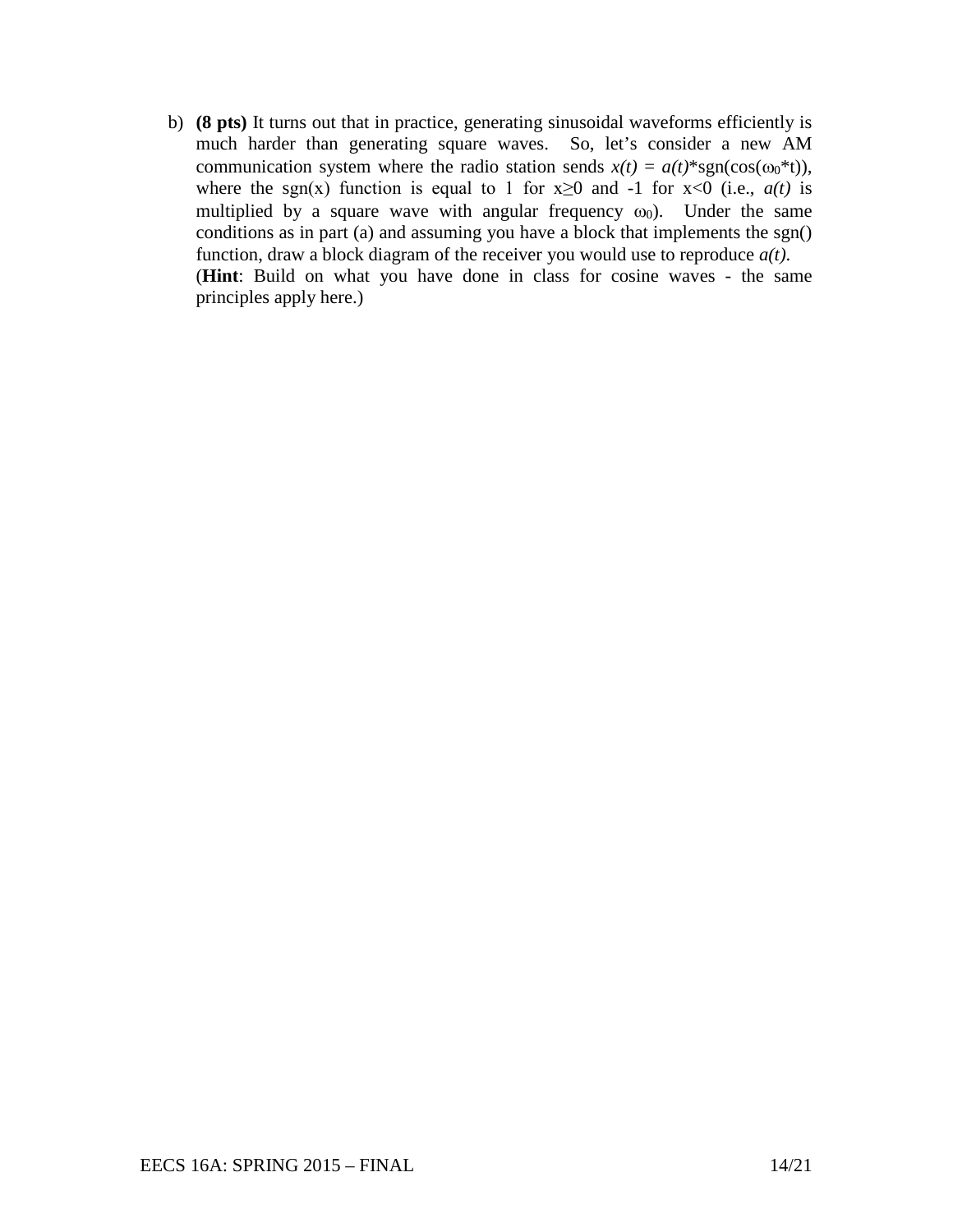c) **(8 pts)** One of your colleagues claims that while still using square waves for the modulation, they can build a system that will transmit and receive two separate signals (e.g. to transmit the two channels of stereo audio) using only a single frequency oscillator and without the two signals interfering with each other. Assuming that both the transmitter and the receiver have access to oscillators that produce  $cos(\omega_0^*t)$  and/or  $sin(\omega_0^*t)$  and also that you have as many copies of the sgn() block (as well as any other functions  $-$  e.g., add, multiply, etc.) as you would like, sketch a diagram of a communication system that can realize this goal. Be sure to show how your system ensures that the two separate signals do not interfere with each other. **Hint:** plot  $sgn[\cos(\omega_0^*t)]$  and  $sgn[\sin(\omega_0^*t)]$  on the same time axis – what relationship do these two signals have with each other?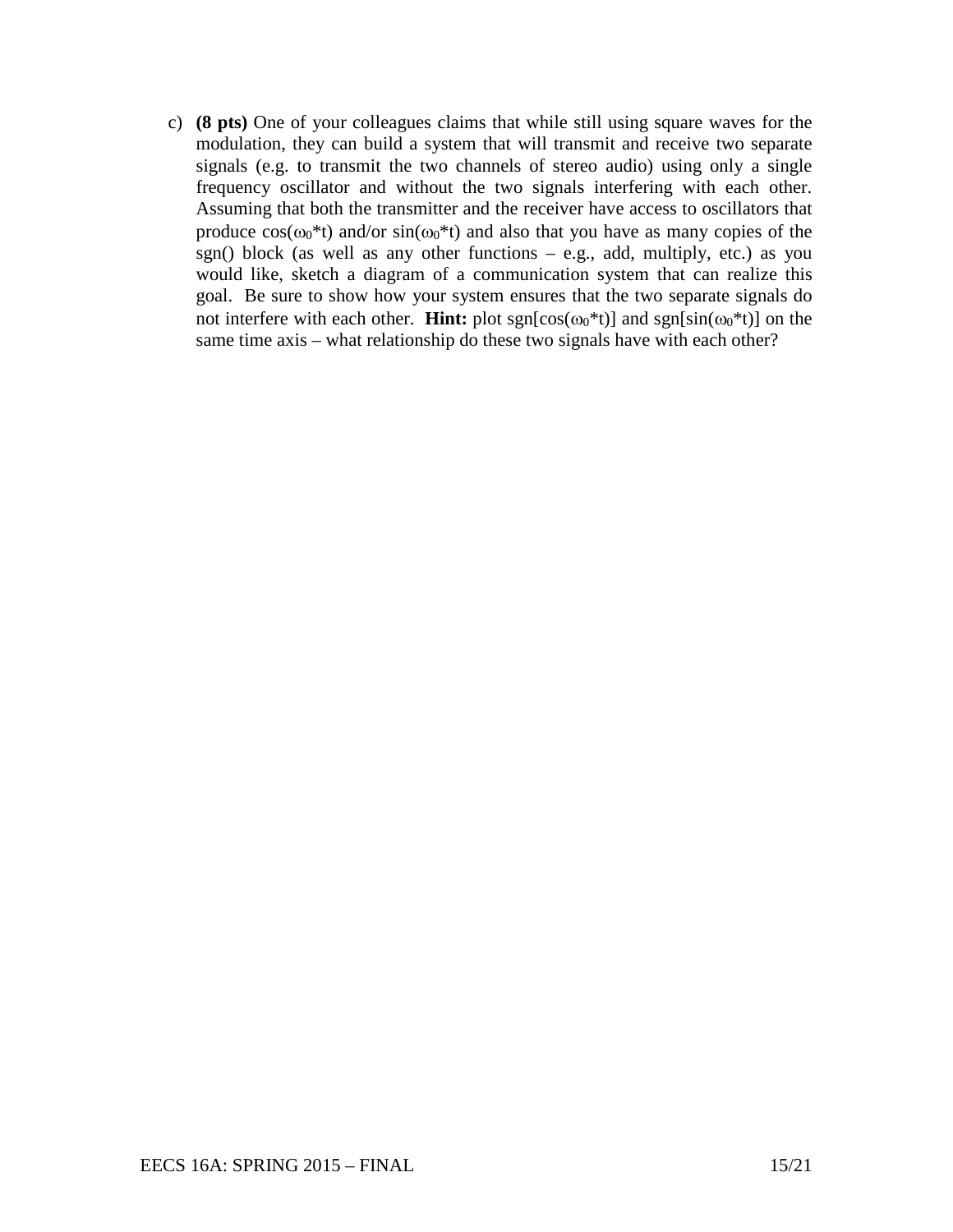#### **PROBLEM 6. Radar (10 pts + BONUS 14 pts)**

The modulation and demodulation techniques we used for wireless communication can also be used to build radar systems, which sense the distance between a "target" object and the sensor.

A simplified block diagram of the basic setup for such a radar is shown below. The radar produces a (relatively) high frequency sinusoid  $x(t) = \cos(\omega(t))^*t$ ) (where  $\omega(t)$  is a frequency that could be varying with time) as an electromagnetic wave that propagates through space for some distance *d* until it hits a stationary target. At this point, the wave reflects off of the target, and travels distance *d* back to the the radar where it is received as  $r(t)$ . In this problem, we'll assume that  $r(t) = x(t-2*t_d)$ , where  $t_d$  is the time it takes for the wave to travel the distance *d* from the radar to the target.



As we will see in further detail shortly, to extract information about the distance to the target,  $r(t)$  is multiplied by the originally transmitted signal  $x(t)$  (resulting in  $p(t)$ ) and then low-pass filtered to remove all of the high-frequency components of  $p(t)$ . Note that for this problem you can assume that the target is completely stationary relative to the radar – i.e.,  $d$  does not vary with time.

a) **(6 pts)** If  $\omega(t)$  is constant with time – in particular,  $\omega(t) = \omega_0 = 2\pi * 5 \text{GHz}$  (i.e., the radar transmits a cosine wave with a constant frequency of 5GHz) – write an expression for  $q(t)$  as a function of the distance to the target *d*. Note that the velocity of an electromagnetic wave is the same as the speed of light  $-$  i.e., 3e8 m/s, and that you can assume (without any further derivation) that the lowpass filter completely eliminates any signals with frequencies near  $2\omega_0$ .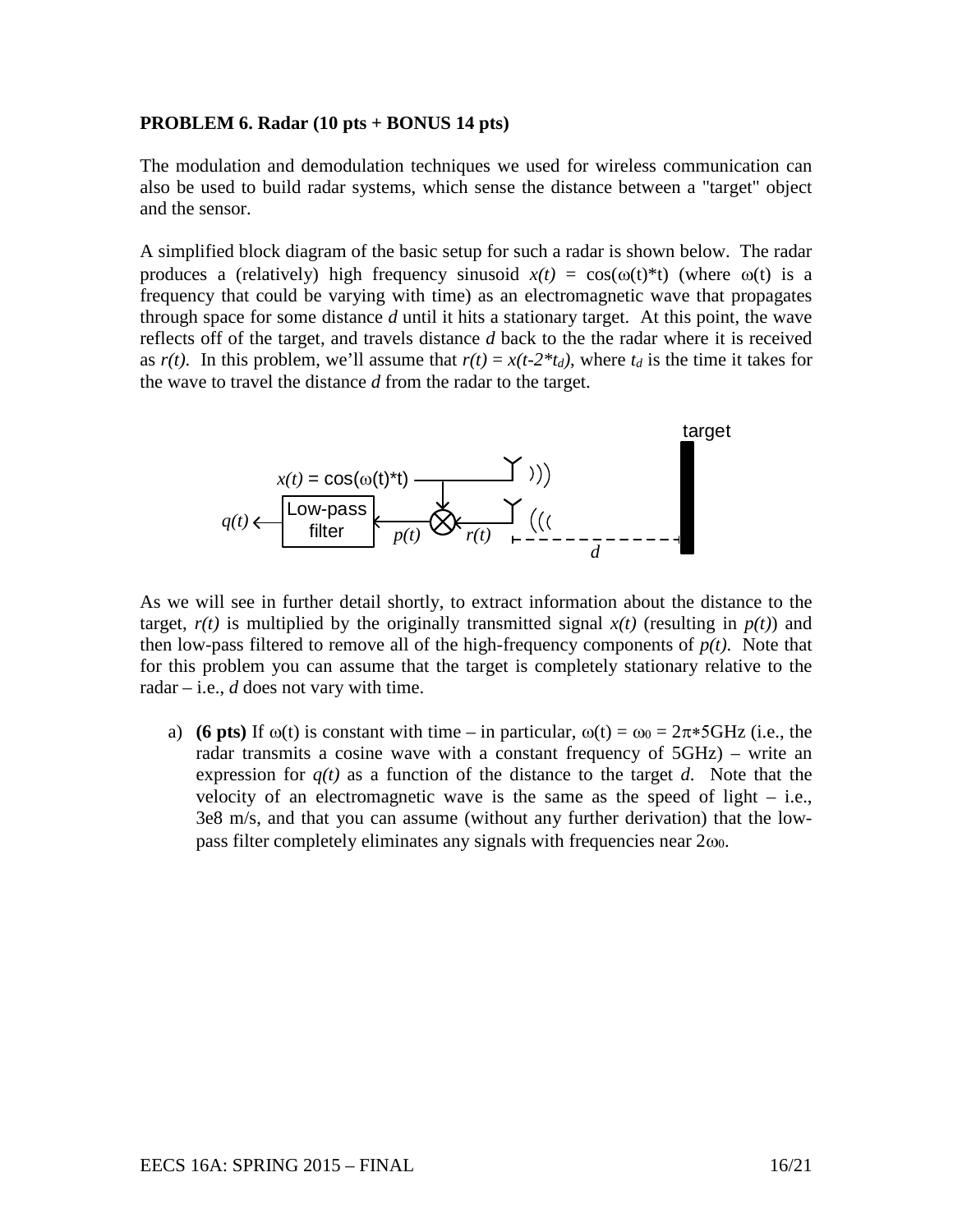b) **(4 pts)** For the same setup as in part (a), if you used the radar and measured  $q(t) = 0.5 \times \cos(\pi)$ , what are **all of the distances** *d* that the target could have been at? (Hint: what is the period of  $cos(x)$ ?)

c) **(BONUS: 8 pts)** In order to uniquely determine a single distance between the radar and the target, instead of using a constant frequency, we can instead introduce frequency modulation. In particular, assuming that  $\omega(t)$  =  $ω<sub>0</sub> + Δω<sup>*</sup>(t/T<sub>0</sub>)$ , where T<sub>0</sub> is some arbitrary scale factor with units of seconds, and that  $\Delta \omega^*(t)$  ( $t/T_0$ ) <<2 $\omega_0$ , write a new expression for  $q(t)$  as a function of distance *d*.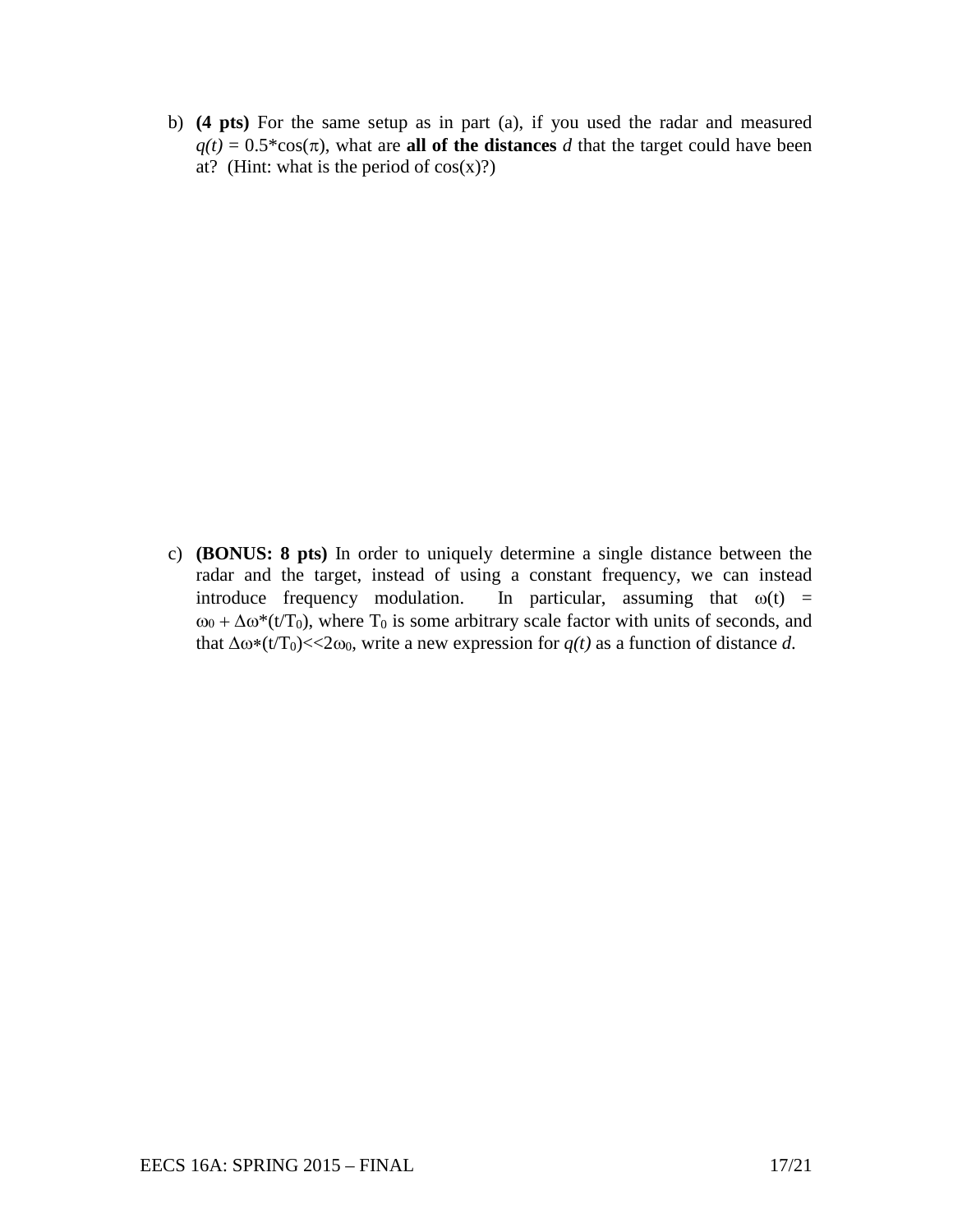d) **(BONUS: 6 pts)** Given your answer to part c), to extract the distance *d*, what property of the periodic signal *q(t)* should you measure?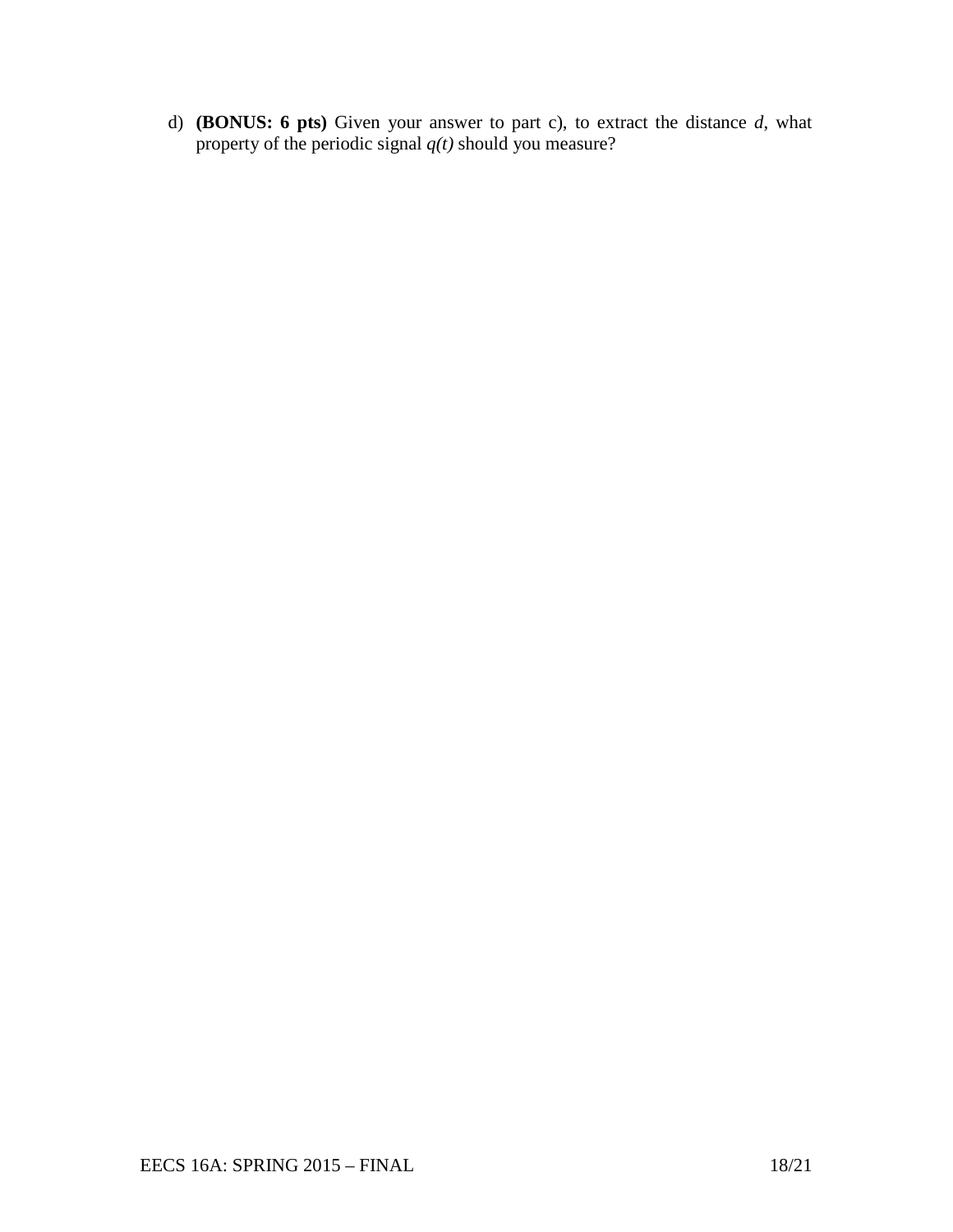# **PROBLEM 7. Filtering Out Interference (24 pts)**

In this problem we'll look at using filtering to make wireless systems (e.g., for AM communication) more robust to potential interference from other wireless systems operating at nearby frequencies.

Throughout this problem we'll be working in discrete time. You can assume that the highest frequency component of the signal we care about is at  $\pi/25$  rad/sample, and that the interference from the other wireless system is a sinusoid at  $\pi/4$  rad/sample.

a) **(4 pts)** Let's first consider a 3-point moving-average filter – i.e.,  $y(n) = 1/3^*[x(n) + x(n-1) + x(n-2)]$  – as a potential candidate to reduce the amount of interference relative to the desired signal. Is this filter a linear time invariant system? You should either prove that the system is LTI, prove that it isn't, or show why you have insufficient information to conclude one way or the other.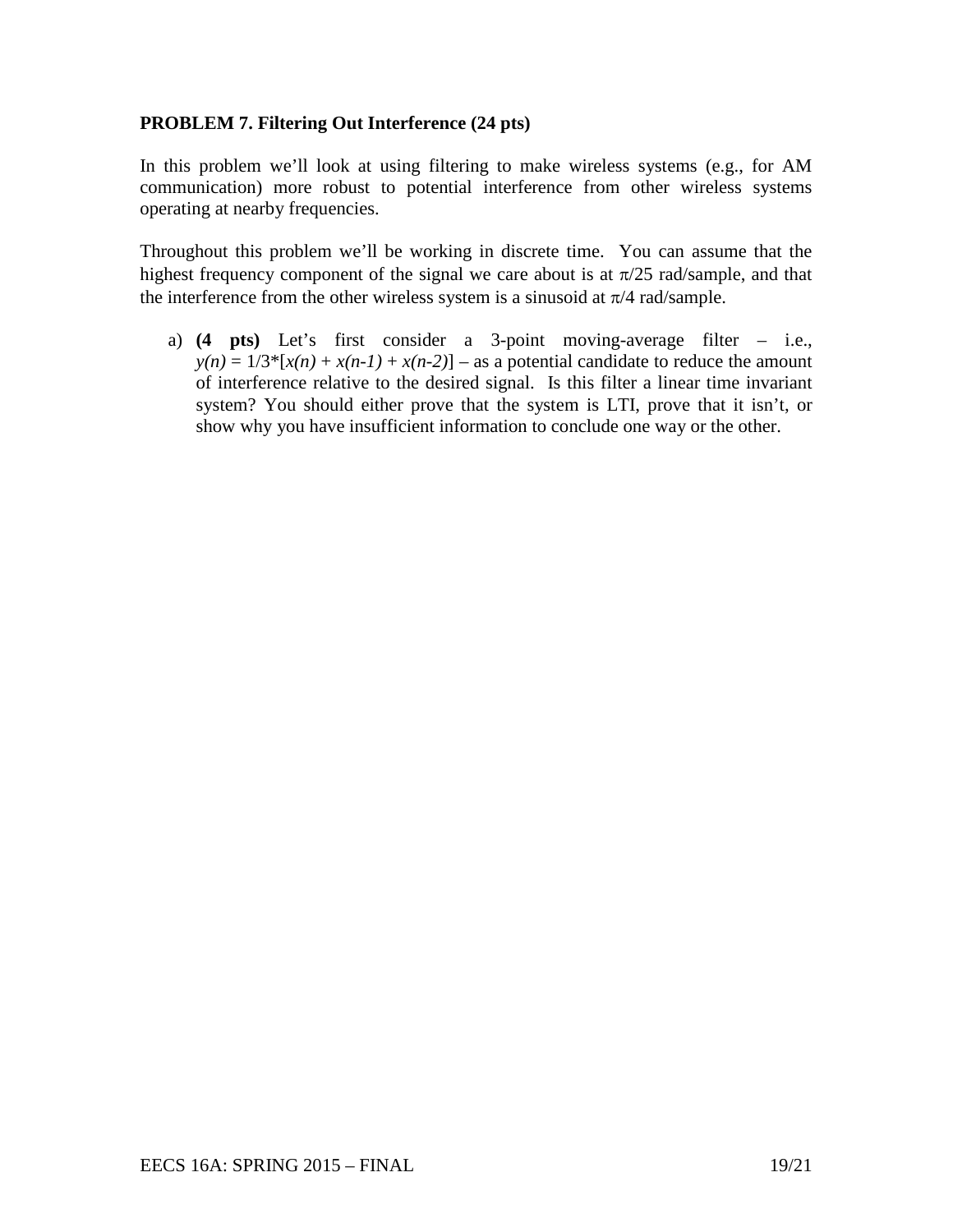b) **(5 points)** To help us predict how well this 3-point moving-average filter will eliminate the interference, determine the frequency response  $H_{3pt}(\omega)$  for this filter. Note that for this part of the problem as well as parts (c) and (d), you can leave your answer in the form of sums of complex exponentials.

c) **(3 points)** Determine the response of the same 3-point moving-average filter (i.e. calculate the output of the filter) to the interfering input  $x_{interferer}(n) = A_{int} * e^{(j*\pi/4+n)}$ .